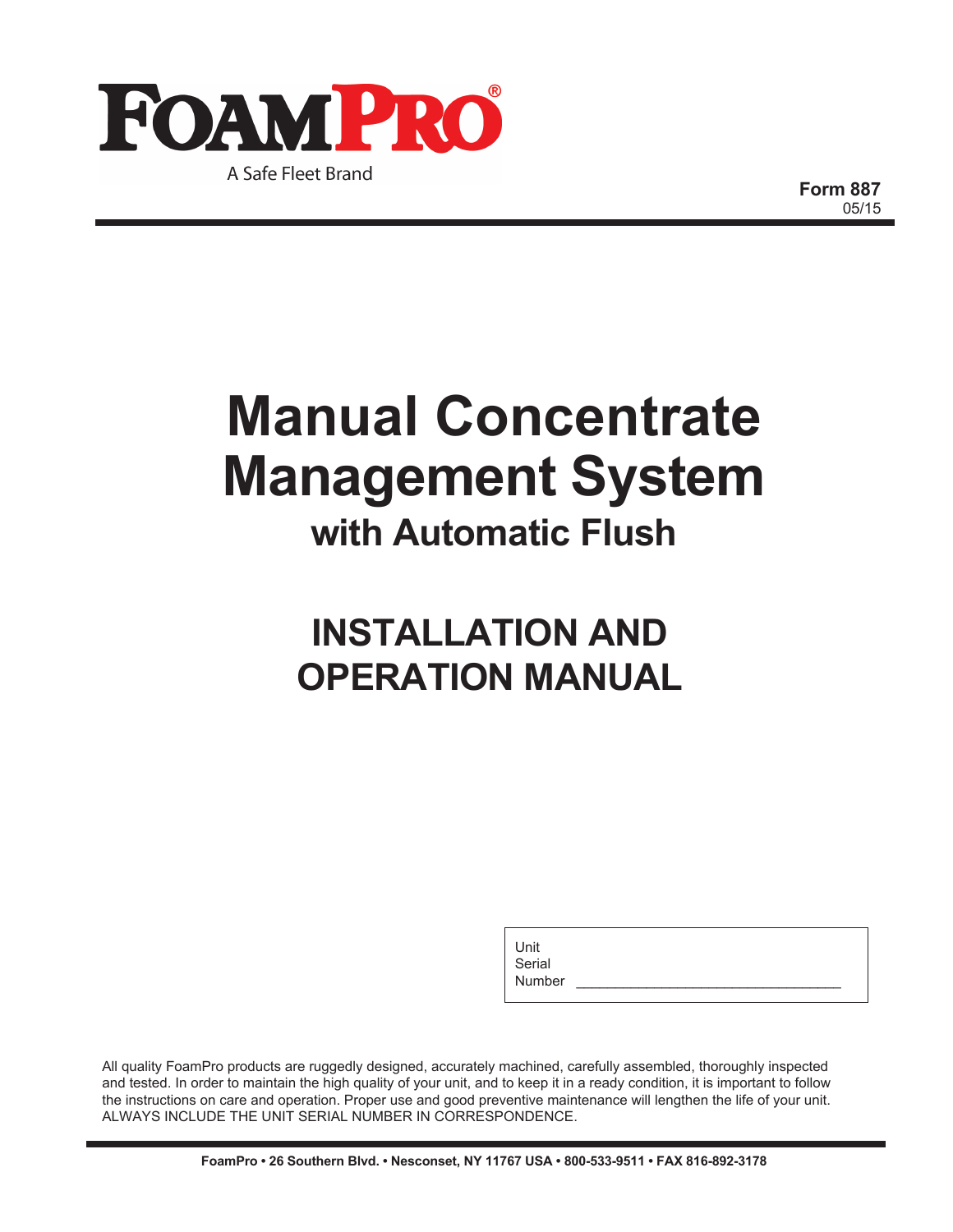

## **TABLE OF CONTENTS**

| <b>SECTION</b><br><b>PAGE</b> |  |  |
|-------------------------------|--|--|
| $\mathbf{1}$                  |  |  |
| 2                             |  |  |
| 3                             |  |  |
| $\overline{4}$                |  |  |
| 5                             |  |  |
| 6                             |  |  |
| $\overline{7}$                |  |  |
| 8                             |  |  |
| 9                             |  |  |
| 10                            |  |  |
| 11                            |  |  |
| 12                            |  |  |

#### **NOTE TO SYSTEM INSTALLERS**

**IMPORTANT: Please provide a copy of the FoamPro manual to the end user of the equipment. For additional FoamPro manuals, contact by FAX 816-892-3178, web site www.foampro.com, or call 800-533-9511. Request Form No. 887.**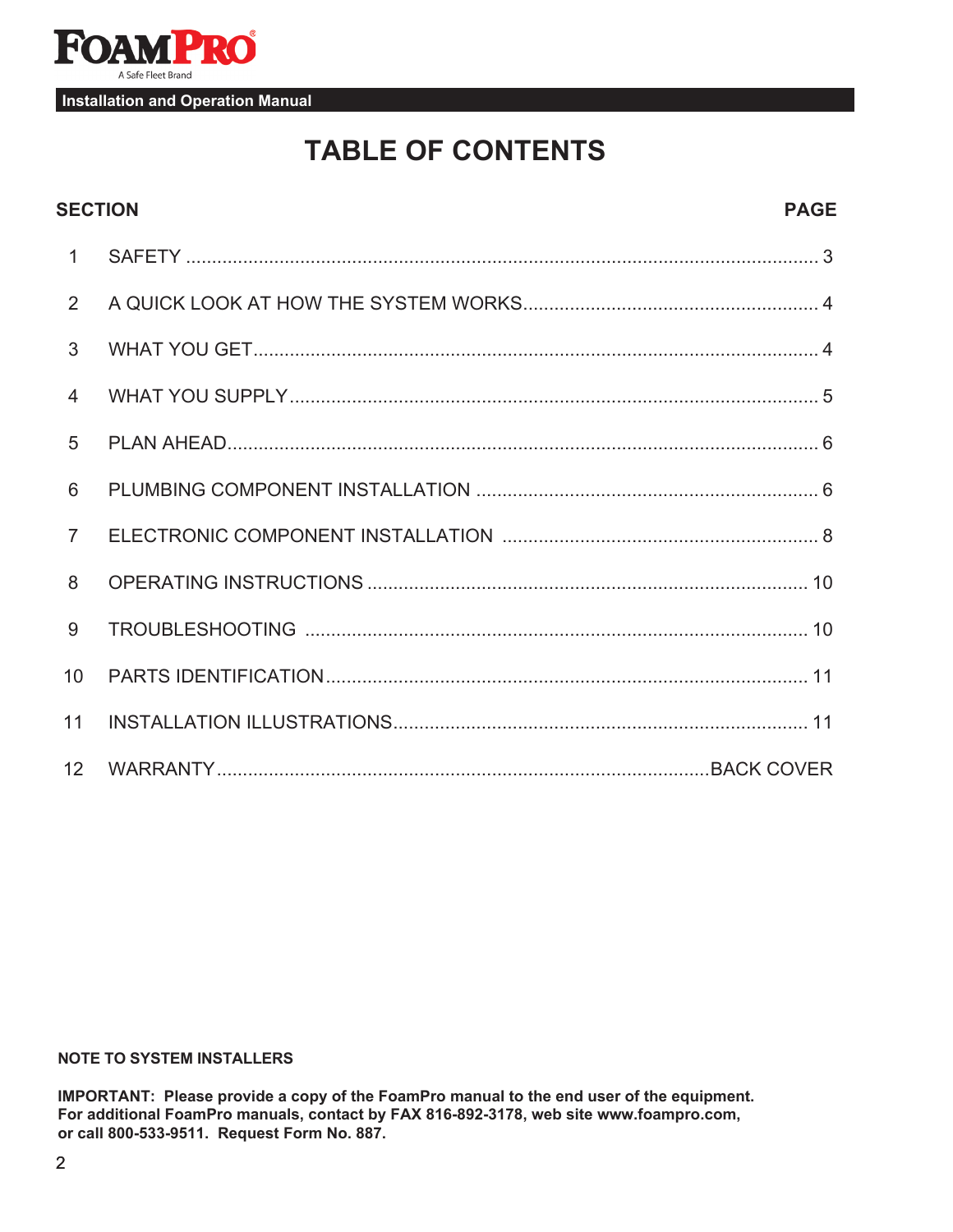# **1Safety**

**Please read all of the following safety precautions and follow them carefully. They are important for personal injury prevention or damage to the equipment.**

- attempting to service any part of the Concentrate Management System.
- 2. **Release all pressure** within the system before servicing any of its components.
- 3. **Drain all liquids** from the system before servicing any of its component parts.
- 4. **Check all hoses** for weak or worn conditions monthly. Ensure that all connections and fittings are tight and secure.
- 5. **Use inlet pipe**, hose, and fittings, from the foam tanks to the selector valve, which are rated for 23 in. Hg vacuum (584 mm Hg) and 50 psi (3 BARS) pressure and are compatible with foam agents.
- 6. **Use inlet pipe**, hose and fittings, from the flush connection to the selector valve and from the selector valve to the inlet of the foam pump, which are rated at or above the maximum pressure (400 psi minimum) rating at which the water pump system may operate.
- 1. **Always disconnect the power source** before 7. **Any electrical system** has the potential to cause sparks during service. Take care to eliminate explosive or hazardous environments during service/repair.
	- 8. **The components and fittings** used in this system must be compatible with the foam concentrates used and pressures at which the pump system operates.
	- 9. **CAUTION:** Do not attempt to operate the system at or above a temperature of 160º F (71ºC).
	- 10. **CAUTION:** Ensure that the electrical source of power for the unit is a constant 12-volt or 24-volt, negative ground DC system.
	- 11. **CAUTION:** Periodically inspect all foam pump and all system components. Perform routine preventive maintenance as required.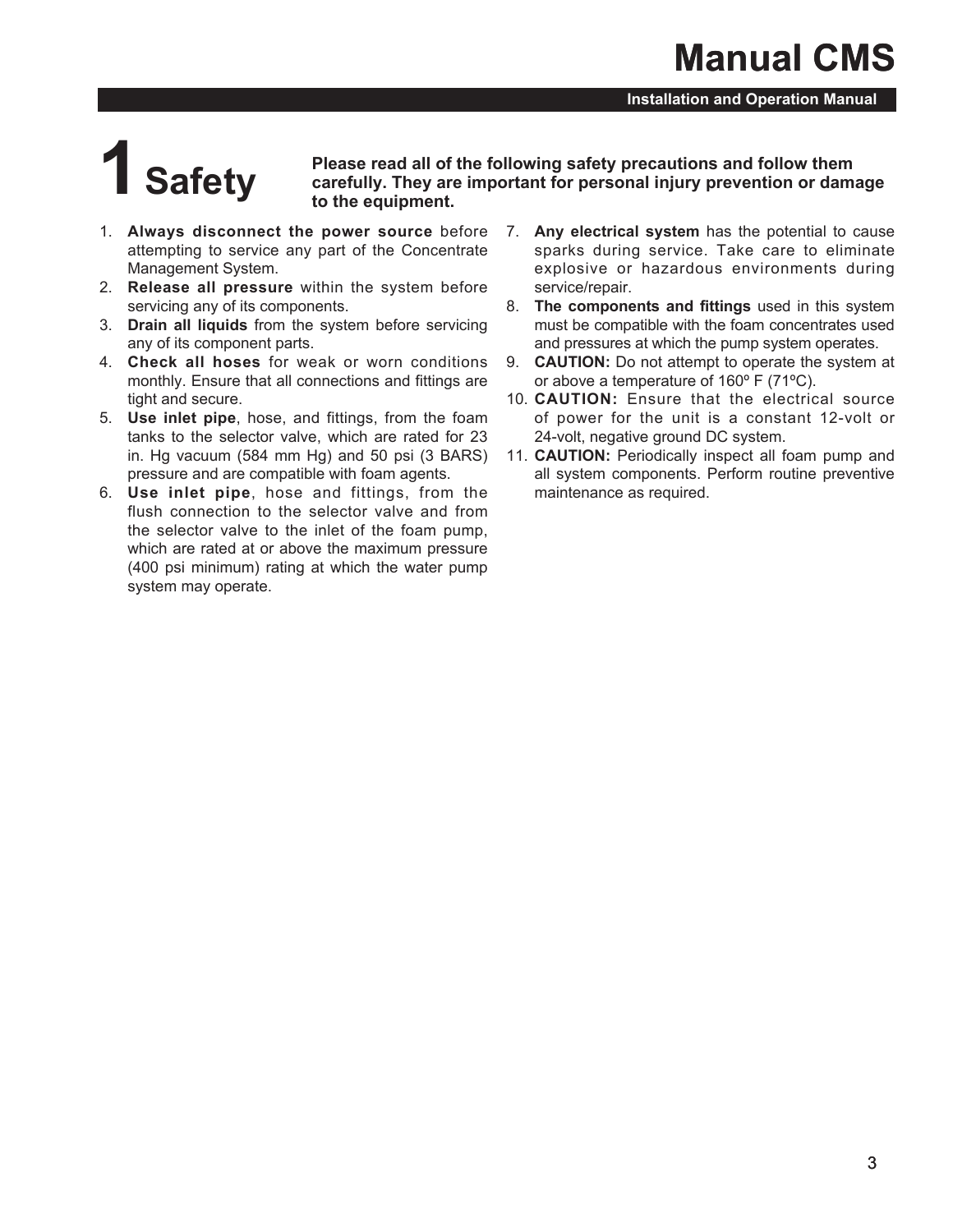**PP** A Safe Fleet Brand

#### **Installation and Operation Manual**

# **2 A Quick Look At How The System Works**

The Manual Concentrate Management System (CMS) provides for the connection of two foam reservoirs into your FoamPro Foam Proportioning System. The system provides an interface with the main system controller and a flush position. The system is compatible with both 12-volt and 24-volt DC systems.

The interface with the system controller provides dualtank calibration and dual-tank injection rates. The concentrate management calibration allows accurate calibration of each foam concentration tank separately and automatic switching of that calibration when switching tanks. The dual-tank injection rate allows the presetting of the defaulted injection rate for each foam concentrate tank. This feature will also automatically switch when switching tanks.

The flush position allows for flushing of the system when switching from one tank to another. This feature prevents mixing of different foam concentration types in the injection system.

When the selector is left in the flush position (center position), water discharge pressure is open to the suction of the foam pump. Since the discharge of the foam pump is piped to the water discharge, flushing action will take place when the foam pump is run until it is switched to either A or B tank.

The system comes with a placard and internal switches that interface with the system controller and indicate to the controller which tank is being used. This allows the usage of the dual-tank calibration and defaulted injection rate features in the system controller.

A low-level sensor should be provided for each foam concentration reservoir. The internal switches will signal the system controller when the tank being used is low or out of foam concentrate. The tank not being used is not monitored for low concentrate.





Two (2) strainers are provided with the FoamPro system, which is to be installed on the inlet side of the foam pump.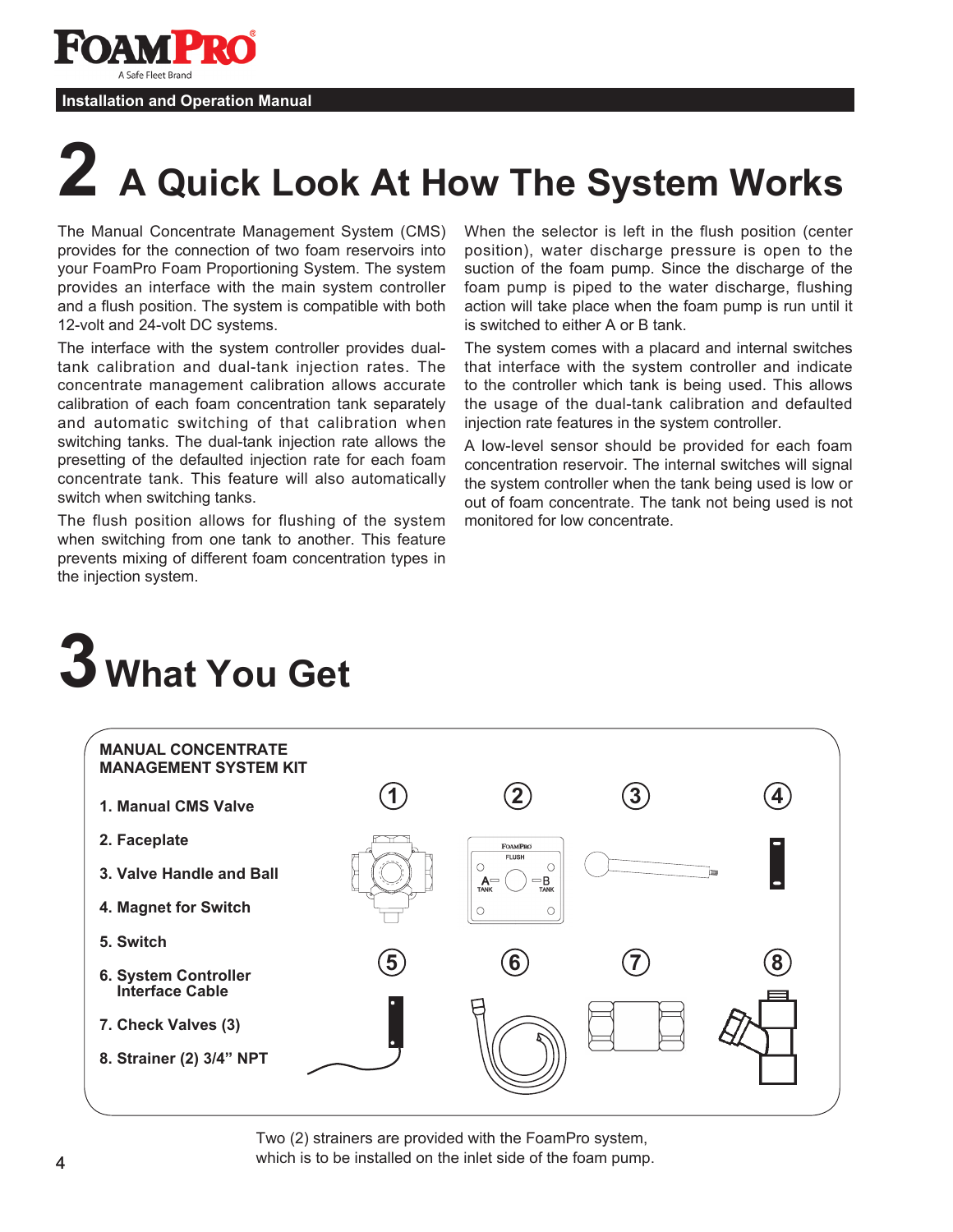## **Manual CMS**

**Installation and Operation Manual**

## **Optional System Accessories Available**



## **4 What You Supply**

#### **ITEMS NEEDED:**

- **1. Shut-off valves, quarter turn 3/4-inch NPT (two), (brass).**
- **2. Pipe Tee, to suit water pipe and flush line size.**
- **3. Low pressure, clear suction hoses (3/4-inch minimum inside diameter).**
- **4. Foam Tanks (two) size to customer's specifications.**

#### **FOAM TANK TO INTAKE OF FOAM PUMP**

Fittings and hoses from the foam tank to the inlets of the valve will need to be supplied by the installer. Use 1-inch inside diameter hose. Use components that are rated for 23 in. (584 mm) Hg and 50 psi (3 BARS) working pressure. The hose from the valve to the foam pump should be at least 400 psi or greater capacity to withstand the water pressure of the water pumped during flushing. All hoses and fittings must be compatible with the foam concentrates that will be used.

**NOTE: NFPA requirement: A foam injection check valve is required in the foam pump discharge to prevent backflow of water into the foam concentrate injection system.**

#### **SYSTEM WIRING**

Standard automotive 14 AWG wire may be used. It is recommended that wiring be bundled with wire ties and protected with loom.

**NOTE: "A" and "B" are stamped into the bracket for plumbing assembly reference.**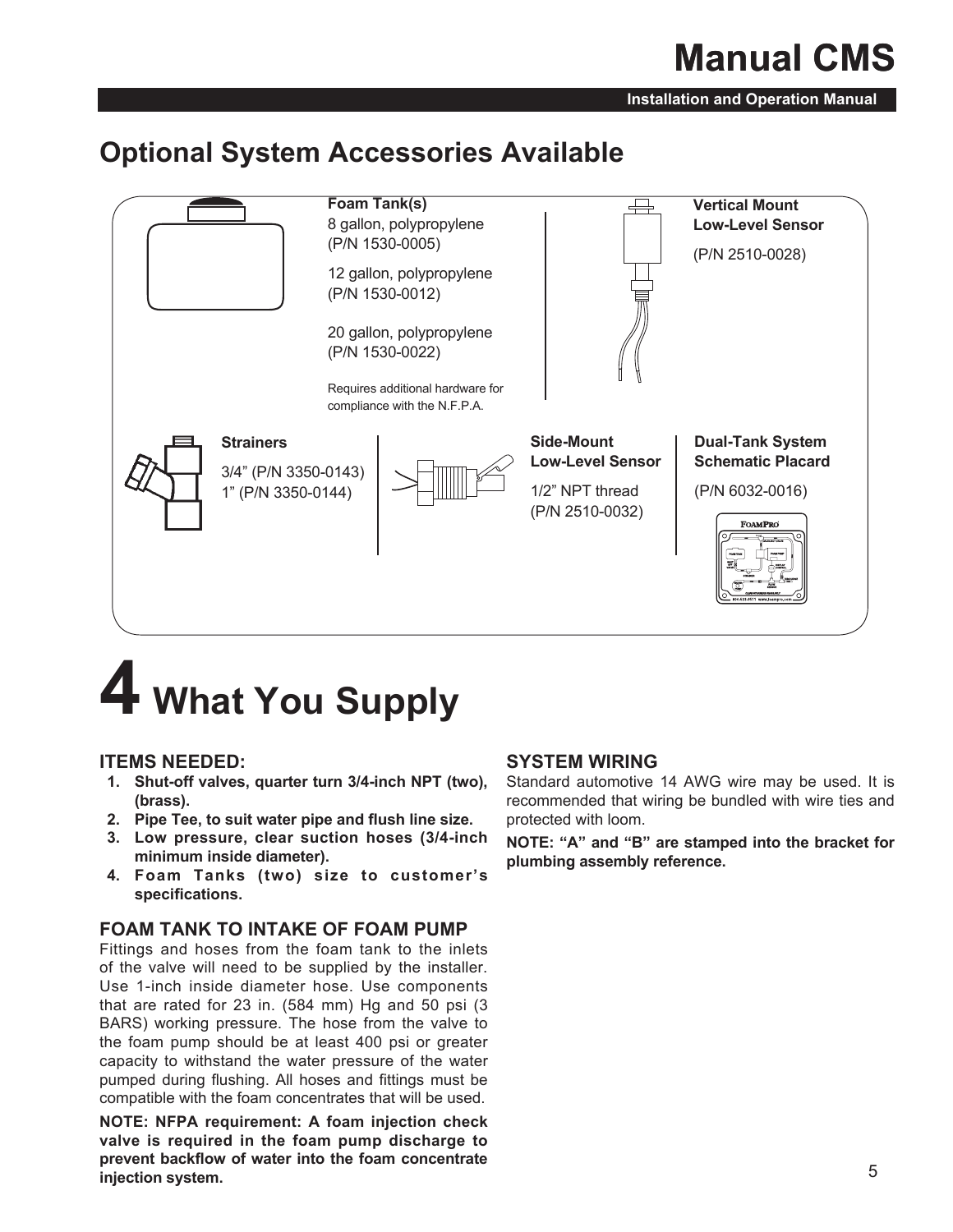A Safe Fleet Brand

#### **Installation and Operation Manual**

## **5 Plan Ahead**

Because of the potential differences in fire apparatus plumbing and foam system configuration, it is not practical to depict exactly how each FoamPro unit will be installed on a particular apparatus. Most of the information contained in the following sections, however, will apply to any situation. **It is recommended that you read it thoroughly. It is also recommended**  **that you spend time planning and designing where and how you intend to install this equipment in the apparatus before beginning the actual installation.** The following diagrams provide recommended guidelines for the location of the system components.



# **6 Plumbing Component Installation**

The system diagram on the following page shows the foam tank to foam pump inlet piping. Always use hose, fittings and pipe compatible with foam agents. All connections must be vacuum tight to ensure proper operation.

The manually-operated valve must be mounted in a position to allow gravity feed from the foam tank, through the valves and to the foam pump.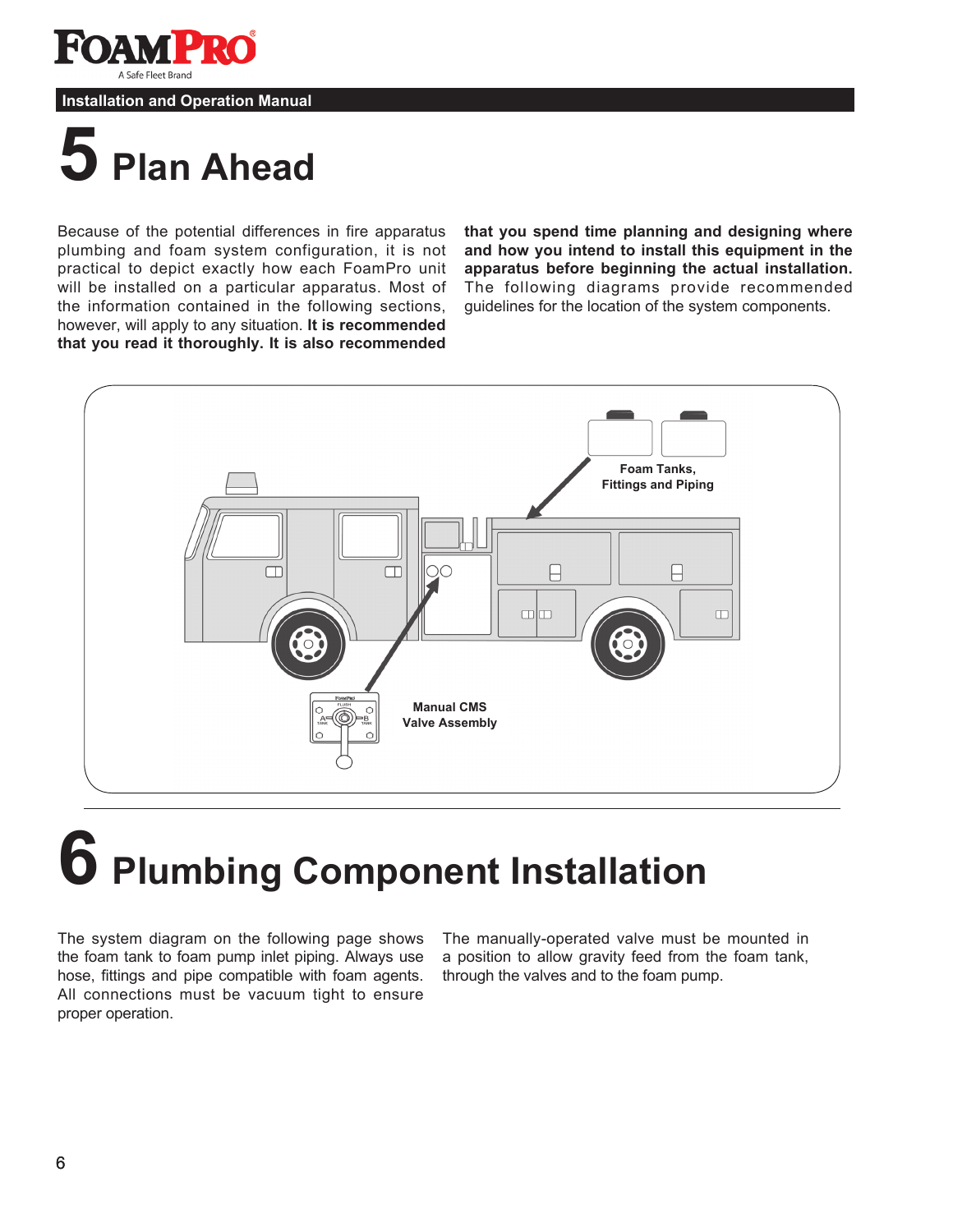## **Manual CMS**

**Installation and Operation Manual**

### **Two-Tank Flush Valve Plumbing Diagram**



#### **NOTES**

- 1. Make sure strainer is mounted in an accessible location because it is a regular maintenance item.
- 2. Low pressure hoses and fittings should be good for 23 in. (584 mm) Hg vacuum and 50 psi (3 BARS) working pressure. All other hoses should be rated for full discharge pressure of the main water pump [400 PSIG (28 BARS) minimum working pressure].
- 3. All hoses in the above diagram are high pressure [400 PSIG (28 BARS) minimum working pressure] unless otherwise noted.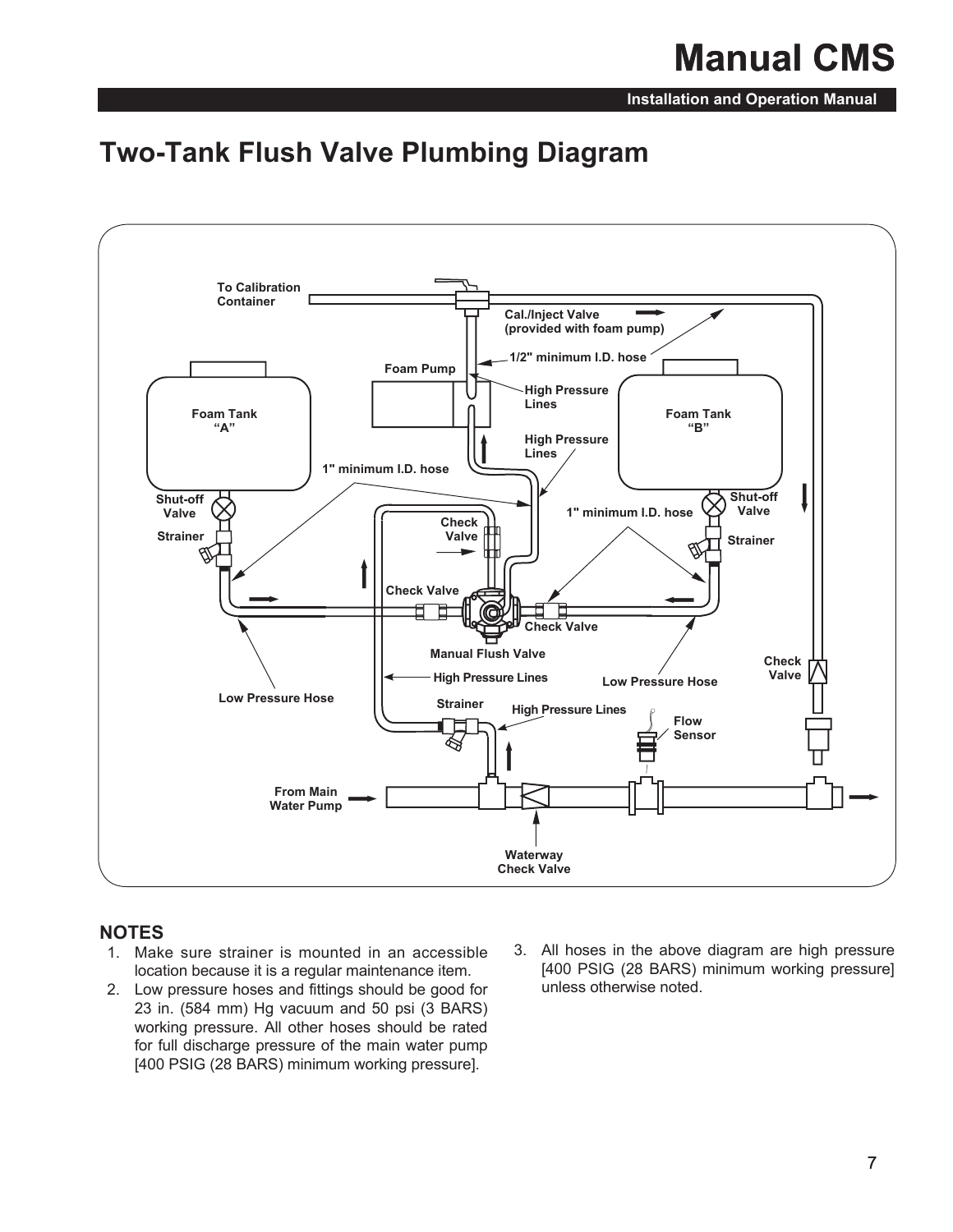

## **7 Electronic Component Installation**

The FoamPro controller is factory defaulted to the dual-tank option. If the system has been reset or has been placed into the remote start/stop mode, you must change the default setting for proper system operation. The procedure for this new setting starting from the operational mode is as follows:

- **1. Remove the screws to enter the setup and diagnostics modes.**
- **2. Enter the setup mode by pressing the internal button on the left side of the controller once.**
- **3. Enter the configuration mode by pressing the internal button on the right side of the controller once.**
- **4. The display will flash "CONF" and "RSTART" alternately.**
- **5. Press the UP button once. The display will now flash "CONF" and "DUAL.T" alternately.**
- **6. Press the left internal button once. This will return the controller to the operational mode.**
- **7. Replace the internal button screw covers and o-rings.**

Once the system controller is configured to the dualtank program, the system will be ready for dual-tank configuration and injection rate default settings. Refer to the main system operator's manual for calibration and default setting procedures.

The diagram on the following page shows how to wire the electrical components. The system draws less than 1/4 amps.

Use of standard 14 AWG automotive wire that is grease and fuel resistant is recommended. When connecting the wires to the terminals, remove only 1/4-inch of the insulation from the end of the wire. Refer to the electrical connection diagram. Support all wiring, and take care to prevent short circuits.

#### **FOAM TANK LOW-LEVEL SENSOR**

A foam tank low-level sensor must be mounted into the bottom of each foam tank to monitor low concentrate condition. The sensor has 1/8-inch NPT threads. Mount the sensor in the bottom of the foam tank in an upright position. Use suitable sealant to prevent concentrate leakage. There must be room under the tank to route the cable back to the pump/motor base unit.

When the bottom of the tank is not accessible, the tank level sensor float switches can be hung from a long nipple attached to the top of the tank. Take care to ensure the nipple is strong enough to withstand the force of sloshing foam when the vehicle is in motion. Since wire connections must be made inside the nipple, a 3/8-inch NPT nipple with a 3/8 x 1/8-inch NPT reducer at the lower end is the minimum recommended size.

#### **NOTE: Install low-level sensor not to interfere with tank discharge.**

#### **NOTE: Failure to install a low-level sensor will void the FoamPro warranty.**

Check the low-level sensor with a powered test light. With no foam in the tank, the switch contacts should be closed and the test light should be on. If this is not the case, remove the clip from the end of the low tank sensor. Remove the float, and reinstall 180˚ out of position. Reinstall the clip. Retest the switch to ensure it is working properly.

A side-mount, low-level sensor is available to be used if both the top and bottom of the foam tank is not accessible. The side-mount tank level sensor has 1/2-inch NPT threads and must be installed as close to the bottom of the foam tank as possible. After installation, the sensor must be sealed with a suitable sealant to prevent concentrate leakage. Check the sidemount, low-level sensor with a powered test light. With no foam in the tank, the light should be on. If the light does not come on, reposition the switch until the test light is on. Reseal the switch to prevent concentrate leakage after the switch is in the proper position.

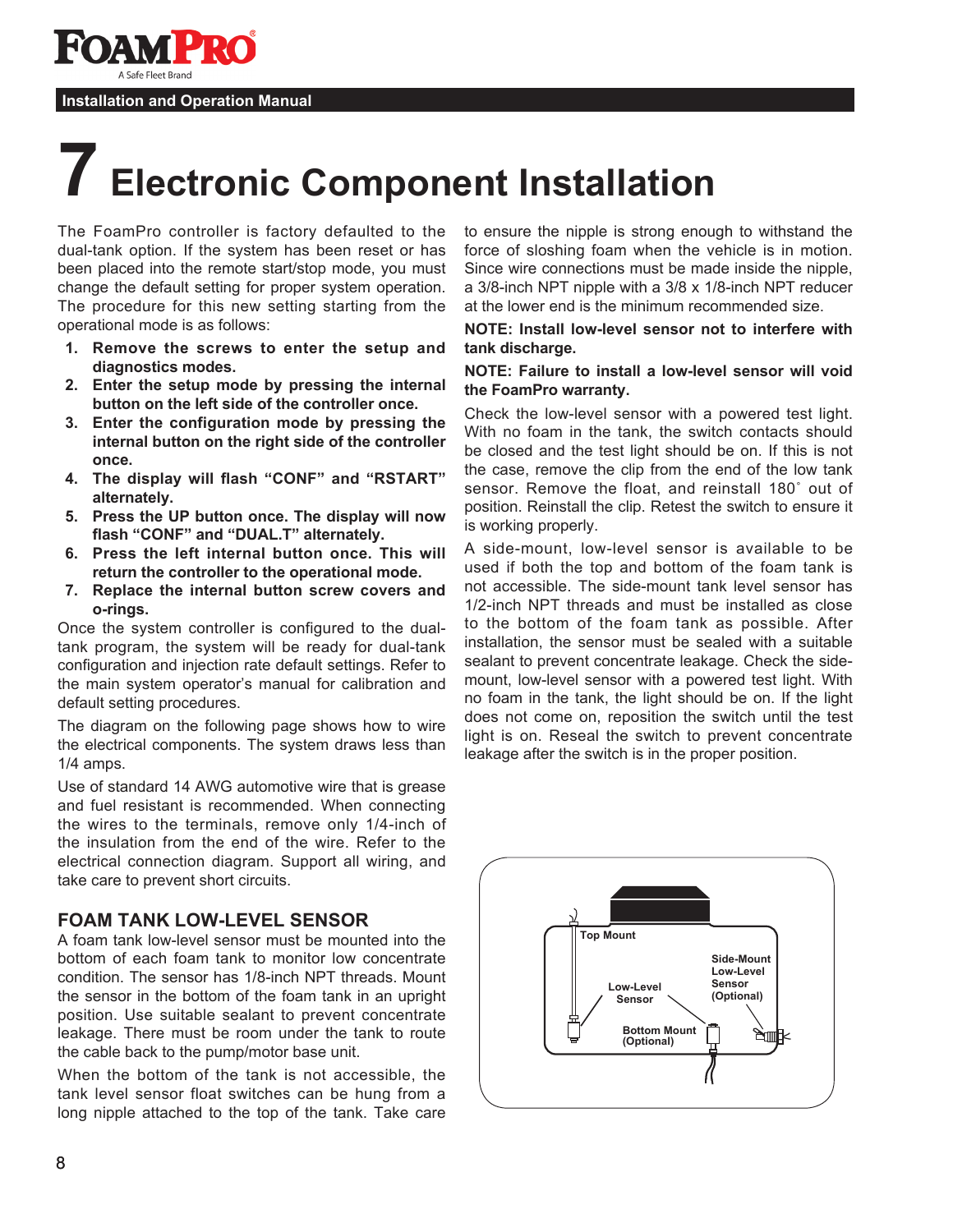# Concentrate Management System Electrical Hookup **Concentrate Management System Electrical Hookup**



circuits by stripping only 1/4 inch of<br>insulation from wire ends when **CAUTION: Prevent system short** making connections.

#### **Installation and Operation Manual**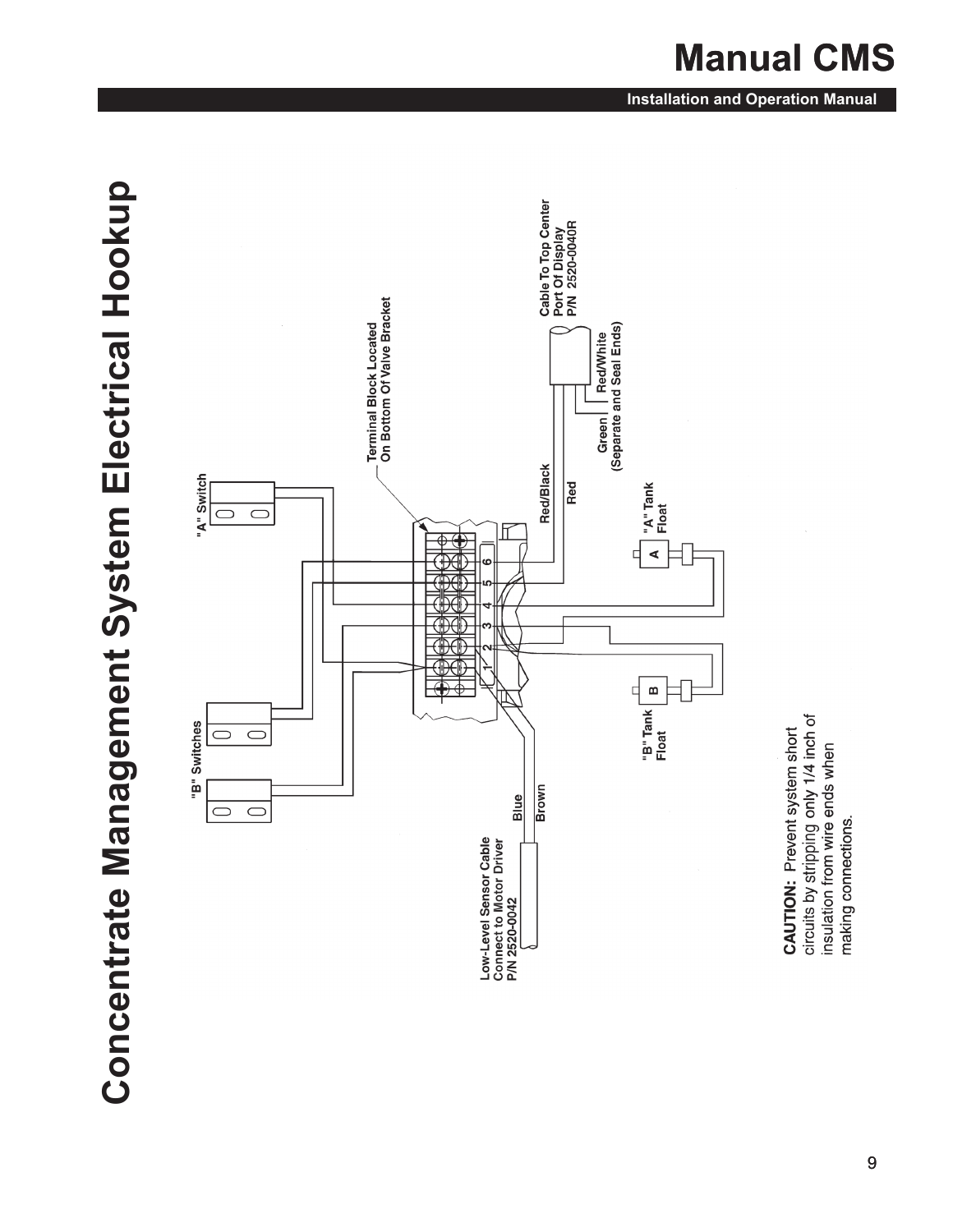

## **8 Operating Instructions**

Select the desired foam tank by turning the valve lever. The system should always be flushed when switching between tanks. To flush the system:

- 1. Be sure water is flowing
- 2. Switch the lever to flush position
- 3. Turn the FoamPro system on
- 4. Flush for 8-10 seconds

When selecting either the A or B foam tank, be certain to move the valve lever until it reaches the internal mechanical stop. Check strainers regularly for excessive contaminants.

**NOTE: When servicing the strainers, close the shutoff valves to prevent tank drainage. Make sure the valve is open and the foam pump primed prior to operating the foam system. Priming is made easier by switching the CAL/INJECT valve on the FoamPro to the Calibrate position while the foam pump is operating, allowing air to escape from the foam pump and piping. When foam appears at the CAL/ INJECT valve, switch the valve back to the inject position to begin proportioning.**

# **9 Troubleshooting**

Most Manual Concentrate Management System problems can be traced to faulty wiring. Follow the diagrams carefully and check all connections. Make sure the appropriate, constant DC power is supplied. Excessive electrical interference or momentary low voltage on the power line can cause erratic operation.

Often strainers on a new installation will clog immediately due to excessive debris in the foam tank and hoses from assembly. If strainers are clear and the foam flow rate is low, debris may have become lodged in the valves during assembly. Remove the hose assemblies, and carefully check the valves for debris or obstructions that could block flow. Make sure all strainers are kept clear.

A vertical-mounted (from top or bottom of the tank) foam tank low-level sensor that has the float installed upside down will show a low concentrate reading (LO CON) on the FoamPro display even with a full tank. In this situation, remove the clip, turn float 180<sup>°</sup> and reinstall the clip. Recheck the sensor.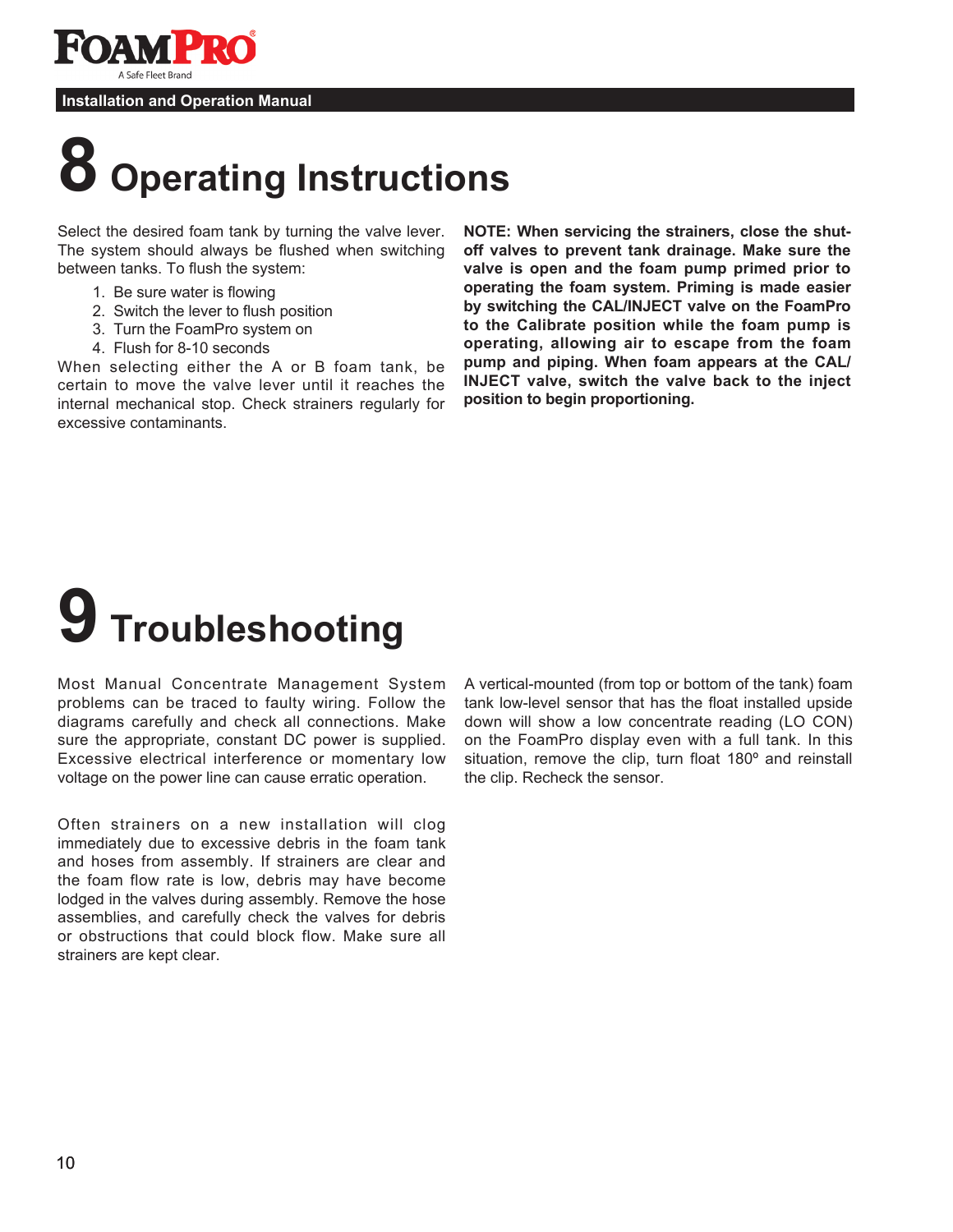## **Manual CMS**

**Installation and Operation Manual**

# **10 Parts Identification**



Two (2) strainers are provided with the FoamPro system, which is to be installed on the inlet side of the foam pump.

# **11 Installation Illustrations**